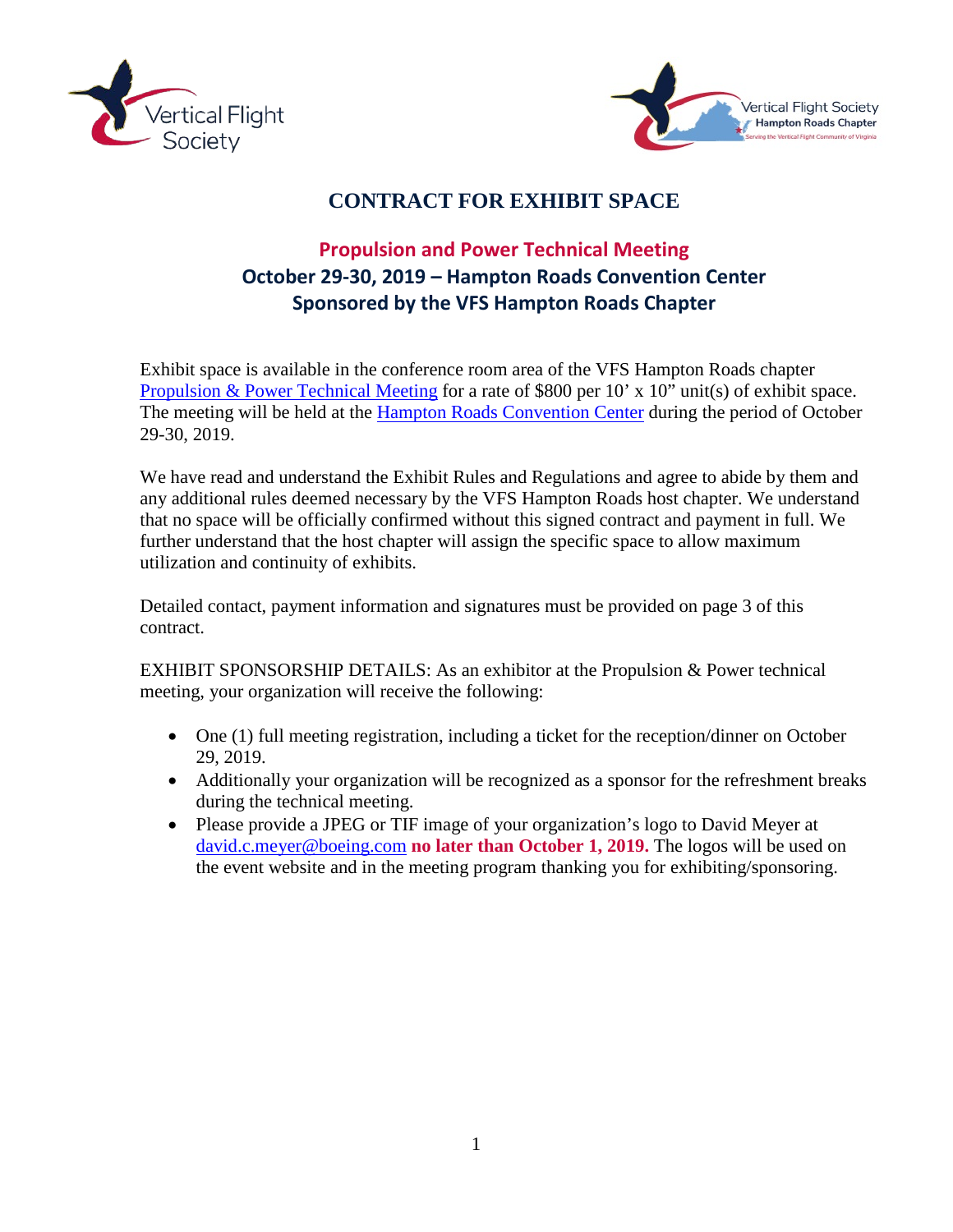# **EXHIBIT RULES AND REGULATIONS**

#### **EXHIBIT SPACE CHARGE:**

- Exhibit space is open to industry and military member and non-member organizations.
- **Individual display areas of 10'x10' will be inside the meeting conference room for a charge of \$800 per unit.**
- As an exhibitor, you will receive one (1) full registrant badge per  $10'x10'$  unit. Any additional personnel attending will need to register separately for the event.

#### **ASSIGNMENT OF EXHIBIT SPACE:**

- Booth space will be allocated on a first come-first served basis.
- Priority for booth assignment will be determined based on the date when both the signed contract and full payment are received.
- **Contract agreements must be returned NLT October 1, 2019**. Exhibitors failing to occupy contracted space are still obligated to pay full exhibit rate as shown in the contract.
- If space is not occupied the host may repossess the space.

#### **RESTRICTIONS:**

- The formal notice of space assignment constitutes the completed agreement for the right to use the allotted space.
- The host chapter reserves the right to cancel any contract with any exhibitor at any time prior to or during the technical meeting.
- No exhibitor shall assign, sublet or share the whole or part of any part of the space assigned without the knowledge and written consent of the host chapter.
- All sound must be contained within the booth assigned to the exhibitor and restricted during the technical meeting sessions.
- Advertising material may be distributed only within the assigned exhibit space.
- Aisles and fire exits must be clear.

#### **CANCELLATION:**

- **Written notice of exhibit cancellation must be sent no later than October 1, 2019.**
- A \$50 fee will be incurred for any cancellations received by October, 1, 2019
- No refunds will be made to exhibitors who cancel after October 1, 2019.

#### **ASSISTANCE and QUESTIONS CONTACT**: **David Meyer Exhibit Chairman, VFS-Hampton Roads Chapter Phone: 703-414-2411 E-mail:** [david.c.meyer@boeing.com](mailto:david.c.meyer@boeing.com)